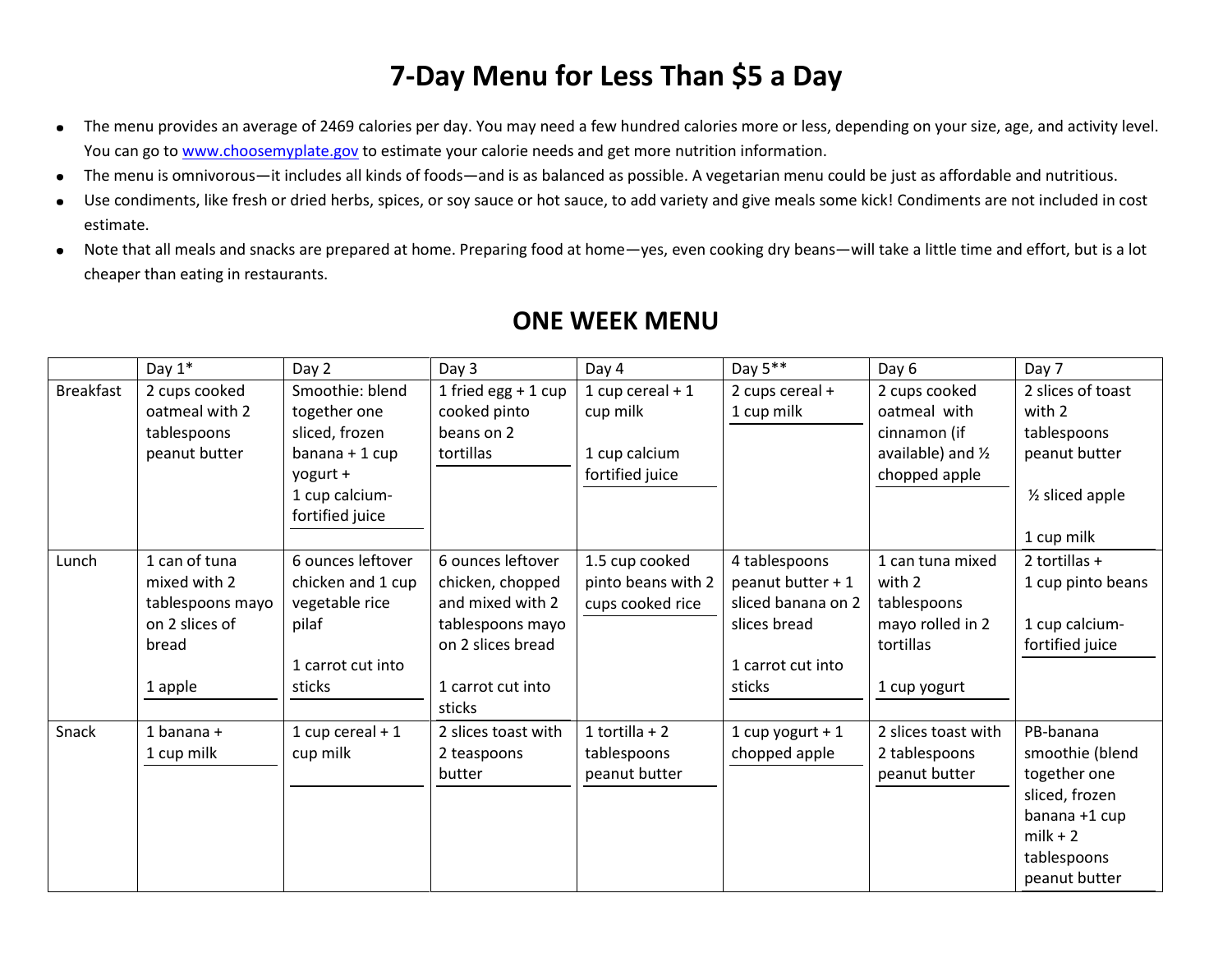|          | Day $1*$                       | Day 2             | Day 3               | Day 4                 | Day 5**                     | Day 6              | Day 7                         |
|----------|--------------------------------|-------------------|---------------------|-----------------------|-----------------------------|--------------------|-------------------------------|
| Dinner   | 6 ounces baked                 | 1.5 cup cooked    | Fried rice (sauté 2 | 2 egg broccoli        | 6 ounces baked              | 1/2 cup cooked     | 6 ounces baked                |
|          | chicken                        | pinto beans and 2 | cups leftover       | omelet made with      | $chicken + 1 cup$           | rice made with 1/2 | chicken $+1/2$ cup            |
|          |                                | cups cooked rice  | cooked rice and 1/2 | 3 teaspoons oil       | cooked rice + $\frac{1}{2}$ | chopped onion      | cooked rice $+$ $\frac{1}{2}$ |
|          | 2 cups vegetable               |                   | cup mixed           | and $\frac{1}{2}$ cup | cup steamed                 | and 1 chopped      | cup steamed                   |
|          | rice pilaf (make               |                   | vegetables in 3     | chopped steamed       | broccoli drizzled           | $carrot+2$         | chopped broccoli              |
|          | extra for lunch                |                   | teaspoons oil,      | broccoli              | with 1 tablespoon           | teaspoons oil      | $\ddot{}$                     |
|          | tomorrow. Start                |                   | then add soy        | +1 cup cooked         | melted butter               | $+1$ cup pinto     | 1 sweet potato                |
|          | with 1.5 cups dry              |                   | sauce and sprinkle  | rice                  |                             | beans              |                               |
|          | rice as shown in               |                   | of sesame oil (if   |                       | 1 cup calcium               |                    |                               |
|          | recipe below)                  |                   | available) before   |                       | fortified juice             | 1 cup calcium      |                               |
|          |                                |                   | serving             |                       |                             | fortified juice    |                               |
|          |                                |                   |                     |                       |                             |                    |                               |
|          |                                |                   | 1 cup calcium-      |                       |                             |                    |                               |
|          |                                |                   | fortified juice     |                       |                             |                    |                               |
| Snack    | 2 slices of toast +            | Banana $+2$       | 1 cup cereal $+1$   | Sliced apple $+2$     | 2 slices to ast $+$         | 1 cup warm milk +  | 2 slices to ast $+4$          |
|          | 2 teaspoons                    | tablespoons       | cup milk            | tablespoons           | 2 tablespoons               | 1 tortilla         | teaspoons butter              |
|          | butter                         | peanut butter     |                     | peanut butter         | peanut butter               |                    |                               |
|          |                                |                   |                     |                       |                             |                    |                               |
| Calories | 2394                           | 2389              | 2424                | 2461                  | 2294                        | 2415               | 2530                          |
|          | Average: 2469 calories per day |                   |                     |                       |                             |                    |                               |

\*Day 1 Peel, slice, and freeze 2 bananas to use in smoothies later.

Rinse beans and cover in water to soak overnight in refrigerator.

Make juice from concentrate.

Cut 3 carrots into sticks, store in fridge.

Consider storing bread in freezer to prevent staling.

Bake the chicken and make rice pilaf.

Rice pilaf instructions: Heat 1.5 tablespoons oil over medium-high heat, sauté ½ chopped onion in oil until soft, add 1.5 cup rice and sauté for one minute more. Add 3 cups water, cover, and cook until water is absorbed. Add 1/2 cup frozen vegetables for 4 minutes at the end of cooking until heated through.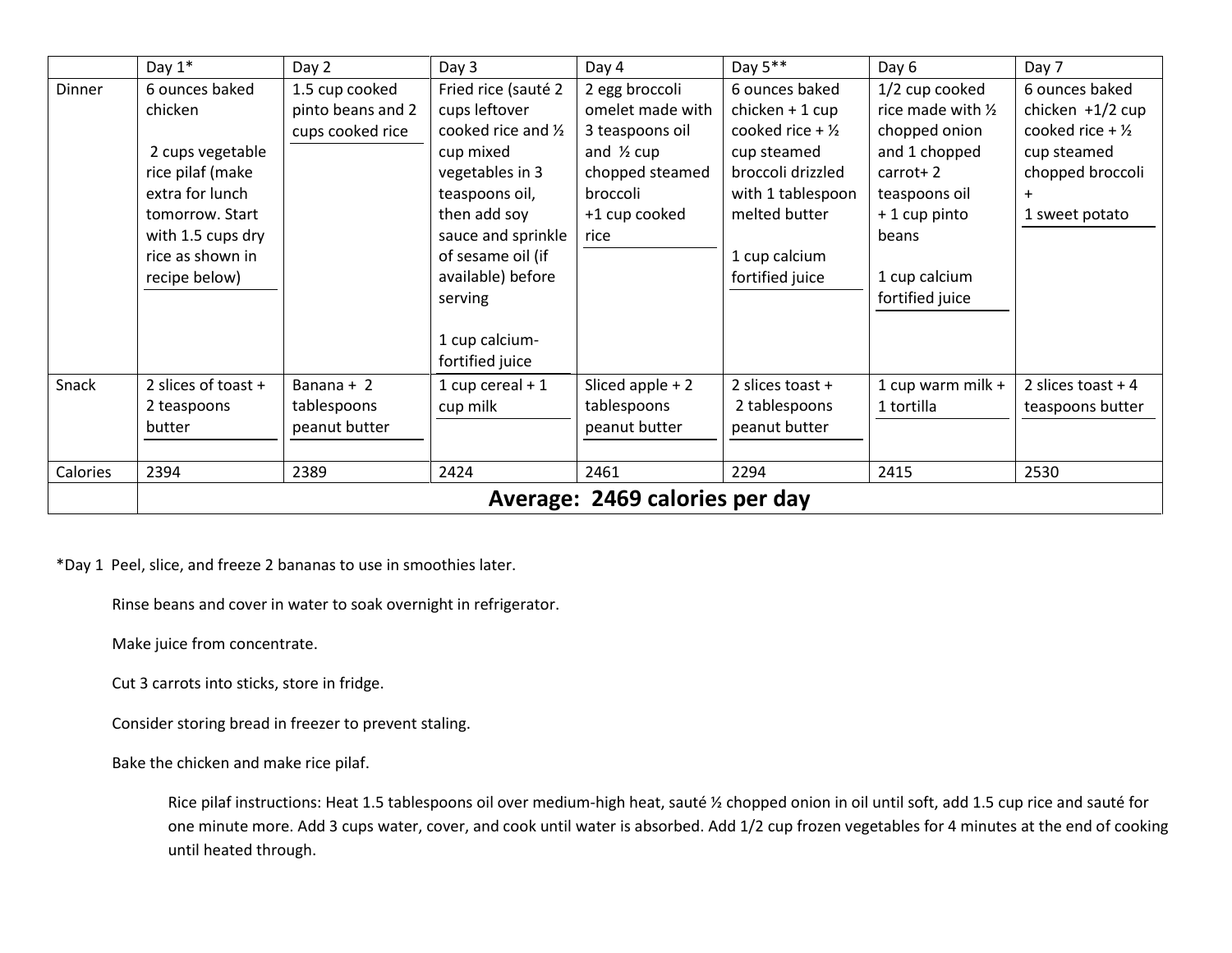## **Shopping list**

Cost estimates based on Safeway and Berkeley Bowl prices advertised in January 2013. While lower prices may be found at various local markets, this list represents a "one-stop-shopping" which may be more realistic for busy students. Cut down further on cost by buying in bulk, using coupons or club cards, and looking for sales and specials. Note that costs are for *portions used in the menu*; your up-front cost will be higher if you purchase all items on the list as packaged.

| Ingredient                           | <b>Example</b>                                 | Portion used in menu    | <b>Estimated price</b> |
|--------------------------------------|------------------------------------------------|-------------------------|------------------------|
| Bread, whole wheat, 1 loaf           | Open Nature Bread 100% Whole Wheat - 24 Oz     | 18 ounces/slices        | \$2.49 for 24 ounces   |
|                                      |                                                |                         | (50.10/ounce)          |
|                                      |                                                |                         | \$1.87 for 18 slices   |
| Rice, white, small bag               | Safeway brand Long Grain White Rice - 32 Oz    | 32 oz                   | \$2.79                 |
| (brown rice is slightly more         |                                                |                         |                        |
| nutritious but takes longer to cook) |                                                |                         |                        |
| Oatmeal, regular, small container    | Safeway Quaker Hot Cereal Oatmeal Regular -    | 11 ounces               | \$2.00 for 18 ounces   |
|                                      | 18 Oz                                          |                         | (50.11/ounce)          |
|                                      |                                                |                         | \$1.21 for 11 ounces   |
| Cereal, whole grain, 1 box           | Kashi GoLean, 13.1 ounce box                   | 5 cups (9 ounces)       | \$3.00 for 13.1        |
|                                      |                                                |                         | ounces                 |
|                                      |                                                |                         | (50.23/ounce)          |
|                                      |                                                |                         | \$2.07 for 9 ounces    |
| Tortillas, 10-inch, one package      | Mission 10-count multigrain tortillas          | All                     | \$1.99                 |
|                                      |                                                |                         |                        |
| Pinto beans, dry, small bag          | Safeway Pinto Beans - 16 Oz                    | All                     | \$1.79                 |
|                                      |                                                |                         | (50.11/ounce)          |
| Chicken, whole                       | 3.50 LB Foster Farms Chicken Whole Fresh       | All, estimated provides | \$3.47                 |
|                                      |                                                | 30 ounces cooked        | (50.99/lb)             |
|                                      |                                                | chicken                 |                        |
| Peanut butter, small jar             | Jif Natural Creamy Peanut Butter - 18 Oz       | 20 tablespoons          | \$2.99 for the jar (36 |
|                                      |                                                |                         | tablespoons)           |
|                                      |                                                |                         | \$1.70 for 20          |
|                                      |                                                |                         | tablespoons            |
| Tuna, canned in oil                  | Chicken Of The Sea Tuna Chunk Light In Oil - 5 | 2 cans                  | \$1 per can            |
|                                      | Oz                                             |                         | \$2 for 2 cans         |